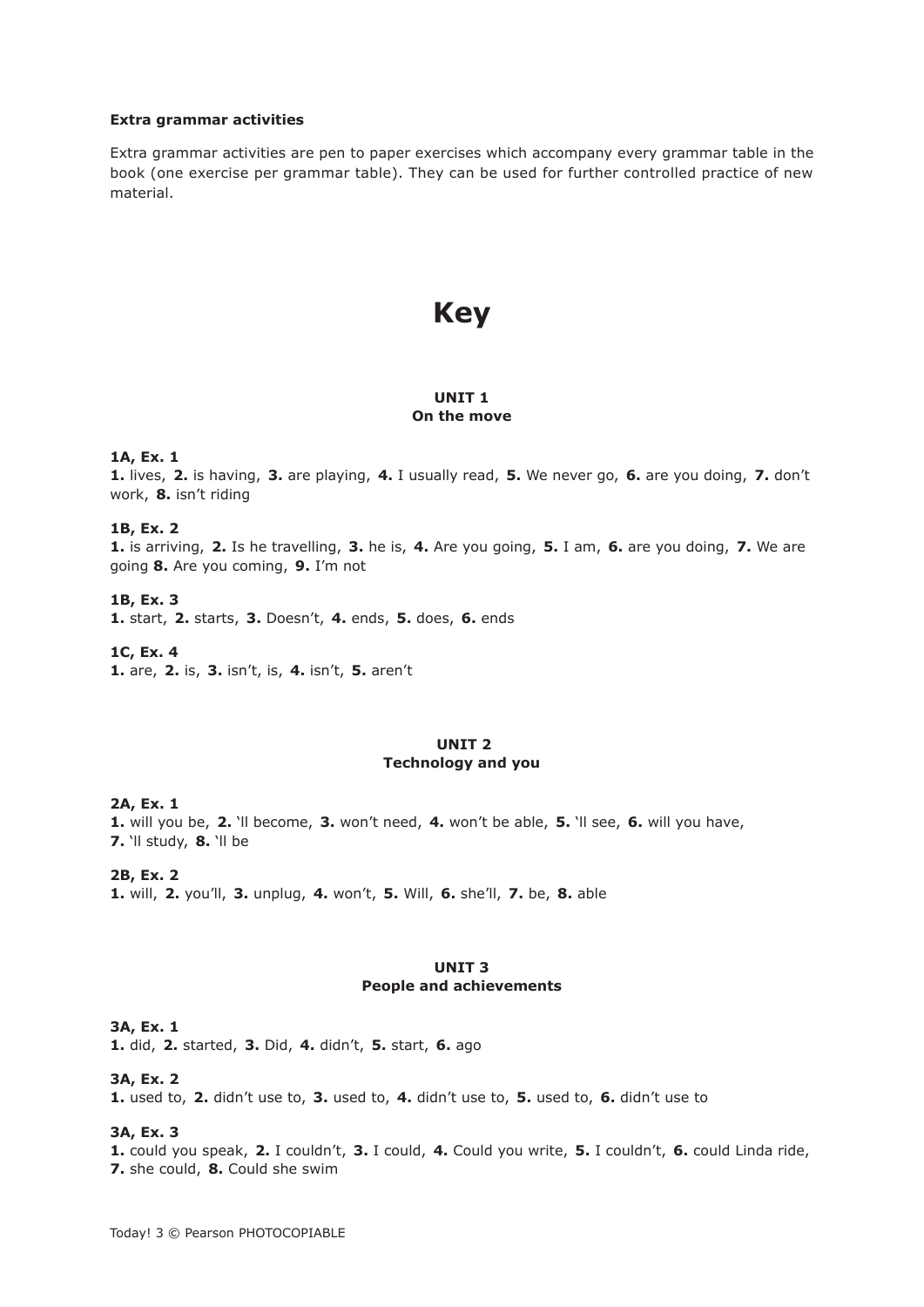**3B, Ex. 4 1.** Were you watching, **2.** I was, **3.** I wasn't, **4.** were you doing, **5.** was studying, **6.** were playing, **7.** were watching, **8.** were having, **9.** were sitting

## **3B, Ex. 5**

**1.** While, **2.** when, **3.** started, **4.** was cooking, **5.** was doing, **6.** fell

**3C, Ex. 6 1.** c, **2.** b, **3.** a, **4.** a, **5.** b, **6.** c

## **Unit 4 The great outdoors**

#### **4A, Ex. 1**

**1.** ever, **2.** have, **3.** haven't, **4.** seen, **5.** saw, **6.** been, **7.** never

#### **4B, Ex. 2**

**1.** who, **2.** where, **3.** that, **4.** who, **5.** that, **6.** where

#### **Unit 5 Entertainment**

#### **5A, Ex. 1**

**1.** yet, **2.** have, **3.** already, **4.** just, **5.** have, **6.** hasn't, **7.** already, **8.** yet

## **5B, Ex. 2**

**1.** have lived, since, **2.** has worked, for, **3.** has wanted, since, **4.** have been, since, **5.** haven't been, for, **6.** hasn't seen, for, **7.** have you had, have had, for

#### **5C, Ex. 3**

**1.** enjoy, **2.** loves, **3.** going, **4.** don't, **5.** can't, **6.** prefer, **7.** hanging, **8.** hates

## **Unit 6 Rules and advice**

## **6A, Ex.1**

**1.** have to, **2.** Do, **3.** do, **4.** by, **5.** has to, **6.** don't have to, **7.** have to, **8.** until

## **6A, Ex.2**

**1.** are, **2.** is, **3.** isn't, is, **4.** isn't, **5.** aren't

## **6B, Ex. 3**

**1.** should, **2.** shouldn't, **3.** should, should, **4.** should, shouldn't, **5.** Should, shouldn't